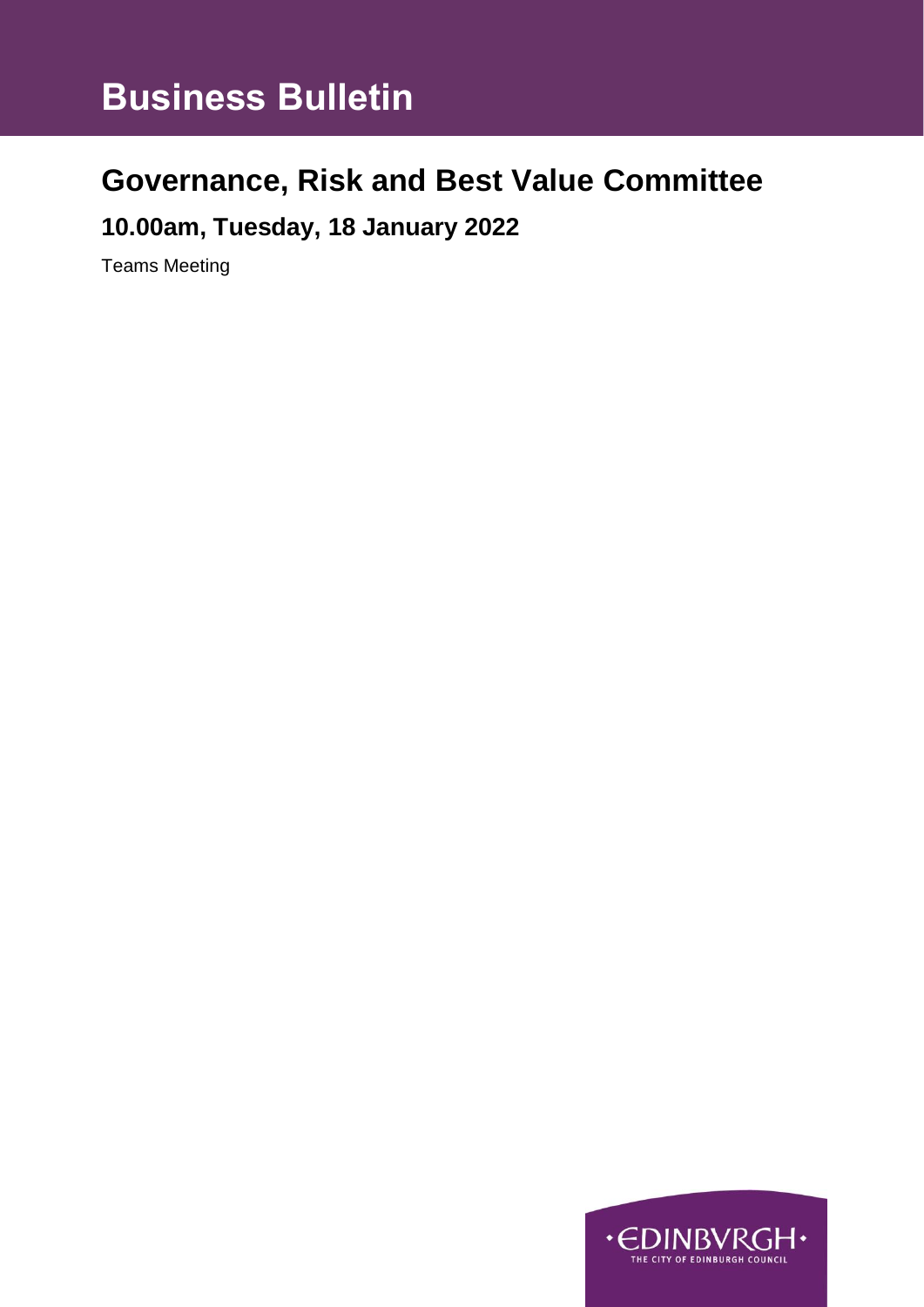## **Governance, Risk and Best Value Committee**

| <b>Convener:</b>        | <b>Members:</b>                                                                                                                                                                                                                                                                                                                                          | <b>Contact:</b>                                                      |
|-------------------------|----------------------------------------------------------------------------------------------------------------------------------------------------------------------------------------------------------------------------------------------------------------------------------------------------------------------------------------------------------|----------------------------------------------------------------------|
| Councillor Joanna Mowat | <b>Councillor Scott Arthur</b><br><b>Councillor Lezley Marion Cameron</b><br><b>Councillor Jim Campbell</b><br><b>Councillor Mary Campbell</b><br><b>Councillor Phil Doggart</b><br><b>Councillor Gillian Gloyer</b><br><b>Councillor Melanie Main</b><br><b>Councillor Frank Ross</b><br><b>Councillor Norman Work</b><br><b>Councillor Ethan Young</b> | <b>Rachel Gentleman</b><br><b>Committee Officer</b><br>0131 529 4107 |
| <b>Recent news</b>      |                                                                                                                                                                                                                                                                                                                                                          | <b>Background/Contact</b>                                            |

#### [First Line Governance and Assurance Model](https://democracy.edinburgh.gov.uk/ieListDocuments.aspx?CId=138&MId=6143&Ver=4)

Rolling Actions Log – Action 8

**Education and Children's Services** – The Operations Manager role has been advertised and interviews are planned for early in 2022. This new role will assist with the implementation of audit actions.

**Corporate Services** - The Directorate Assurance Officer was successfully appointed and commenced their role prior to the festive break. They are currently undertaking a full induction programme and are working with the Directorate Operations Manager to ensure that high priority activities are progressed. The additional Line 2 roles within Legal and Assurance are presently on hold pending identification of recurring funding for these posts as highlighted to Committee by the Executive Director of Corporate Services in November 2021.

**Place** – The new Operations Manager started working in the Place Directorate on 1 November 2021 and continues to work on the prioritisation and implementation of assurance activities, with an initial focus on Internal Audit management actions.

**Health and Social Care Partnership** – The Partnership alongside its Operations Manager has allocated a Directorate Assurance Officer to support first line activity. Recruitment has now concluded and a preferred candidate has been identified and it is hoped they will be in post by mid / late January. Alongside

[Nick Smith,](mailto:nick.smith@edinburgh.gov.uk) Service Director: Legal and Assurance Division, Corporate Services **Directorate** 

Tel: 0131 529 4377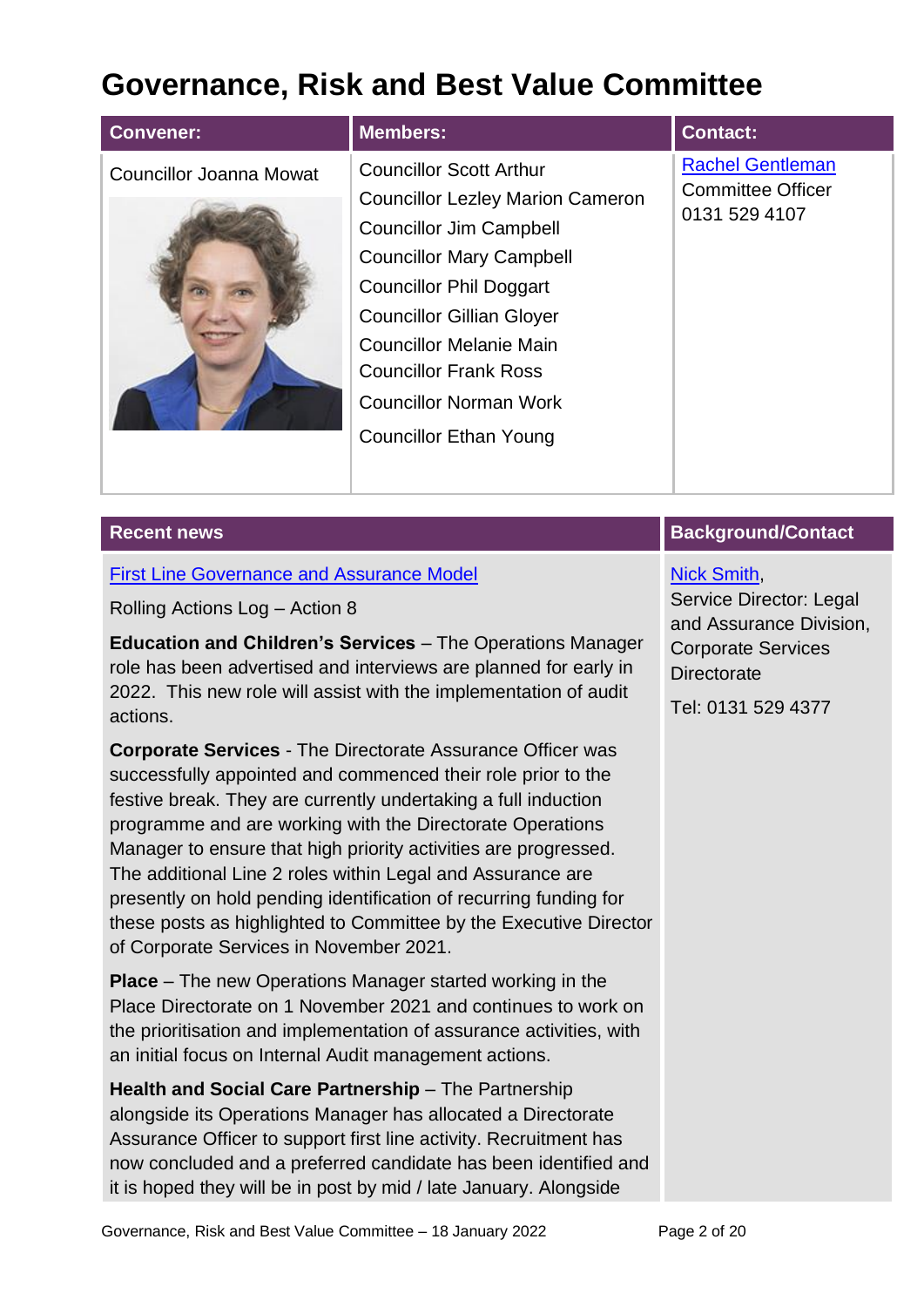this, a colleague has been seconded to help the Partnership continue its improvement with closing Internal Audit management actions. Work also continues to put in place processes to implement the assurance activities referenced in the August GRBV report.

## **Gas Service Improvement Plan Progress Update**

On the 23 March 2021 the Governance, Risk and Best Value Committee considered a report on a Gas Service Improvement Plan, which provided details on the history of inspection, the review of the Council's gas inspection and management and maintenance.

An update on progress was presented to Housing, Homelessness and Fair Work Committee on [3 June 2021](https://democracy.edinburgh.gov.uk/ieListDocuments.aspx?CId=141&MId=5693&Ver=4) which showed that good progress had been made in addressing the actions set out in the improvement plan.

A further update on progress is noted in the table below and will be reported to Housing, Homelessness and Fair Work Committee on 20 January 2022 as part of the Housing Service Improvement Plan. This shows that, of the 29 actions within the improvement plan, 25 are complete with progress being made on the other four.

A closure report will be presented to Governance, Risk and Best Value Committee when all of the actions are complete.

The table below gives a progress update and notes that the majority of actions are now complete. There are four outstanding actions which are targeted for completion by June 2022; this is dependent on service recovery from the continued impact of the pandemic and successful procurement exercises.

| <b>Activity</b>   | <b>Progress Update</b>                                                                                                                                                                                                                                                                                               |  |
|-------------------|----------------------------------------------------------------------------------------------------------------------------------------------------------------------------------------------------------------------------------------------------------------------------------------------------------------------|--|
| <b>Compliance</b> | Of 10 actions in this section, eight are completed<br>with two not yet started.                                                                                                                                                                                                                                      |  |
|                   | The two outstanding actions are for CORGI to<br>carry out mock 'Gas Safe' style inspections over<br>2 stages (2-3 months apart). Each stage is<br>picked up as a separate action, two in total.<br>Target completion for the first inspection by<br>March 2022, with the second to follow by the<br>end of May 2022. |  |
|                   | Service delivery was prioritised during Covid<br>Recovery period, resulting in a delay in the roll<br>out of the updated policy and process                                                                                                                                                                          |  |

## [Willie Gilhooly](mailto:willie.gilhooly@edinburgh.gov.uk)

Acting Housing Service Manager, Housing Family Support and Fair Work Division, Place **Directorate** 

Tel: 0131 529 7866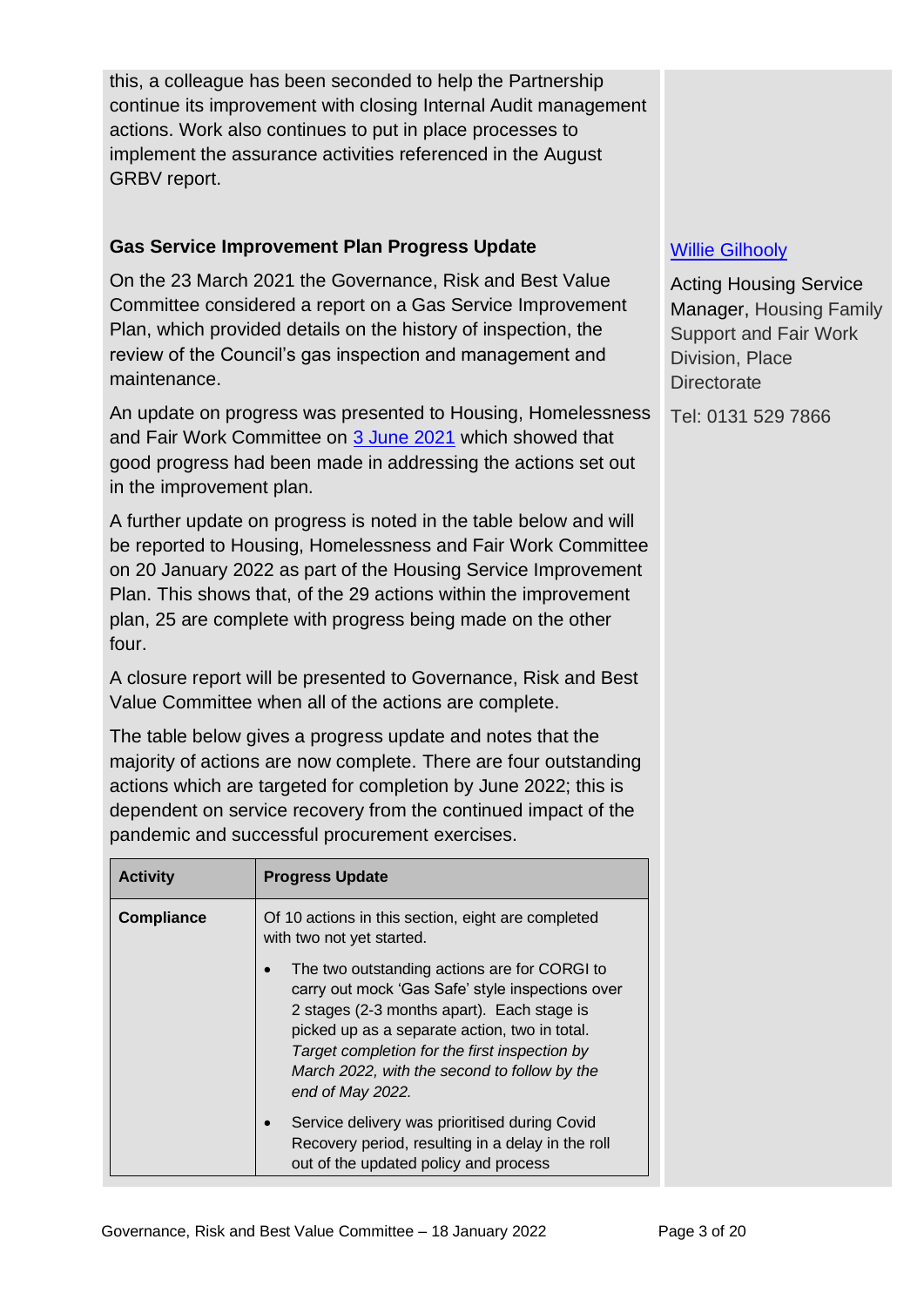|                                        | documents, which the inspections have                                                                                                                                                                                                                                                                                                                                                                                                         |  |
|----------------------------------------|-----------------------------------------------------------------------------------------------------------------------------------------------------------------------------------------------------------------------------------------------------------------------------------------------------------------------------------------------------------------------------------------------------------------------------------------------|--|
|                                        | dependencies on.                                                                                                                                                                                                                                                                                                                                                                                                                              |  |
| <b>Skills/Training</b><br>and Coaching | Of 11 actions, nine are complete with the remaining<br>two in progress, with targeted completion for June<br>2022.                                                                                                                                                                                                                                                                                                                            |  |
|                                        | The two outstanding actions are: embedding<br>monthly Toolbox Talks with Gas Team Leaders<br>and Operatives; and meeting CORGI level 3<br>certification in Gas Audit procedures through<br>the appointment of fixed-term post for Gas Audit<br>Inspector or equivalent, in line with CORGI<br>recommendations.                                                                                                                                |  |
|                                        | Key progress updates on the completed actions<br>include:                                                                                                                                                                                                                                                                                                                                                                                     |  |
|                                        | From November, CORGI have resumed site<br>$\circ$<br>audit inspections of gas work completed by<br>Housing Property (HP) engineers and engineers<br>appointed by contractors, followed in December<br>by an audit of 'work in progress'. Feedback will<br>inform future training and coaching needs and<br>provide additional customer care feedback.                                                                                         |  |
|                                        | All available HP gas team members have now<br>$\circ$<br>completed Electrical Safety Training and VRQ<br>L2 Gas Safety in Social Housing/Unsafe<br>Situations.                                                                                                                                                                                                                                                                                |  |
|                                        | Gas team leaders have started VRQ L4 Gas<br>$\circ$<br>Safety in Social Housing qualification and are<br>rolling out updated policies and processes to all<br>team members. This is ongoing self-directed<br>learning over an eighteen-month period. Many<br>Council training events were impacted by<br>Covid-19 due to social distancing restrictions;<br>however, these are now coming back on track<br>due to relaxation of restrictions. |  |
| Leadership,<br><b>Culture and</b>      | All three actions in this section are set up and<br>organised. Those are:                                                                                                                                                                                                                                                                                                                                                                     |  |
| <b>Performance</b>                     | 1. Fortnightly service improvement and<br>performance meeting with gas team leaders<br>and relevant operations managers to be set<br>up.                                                                                                                                                                                                                                                                                                      |  |
|                                        | 2.<br>Annual in-house team planning with service<br>managers and CORGI. Service<br>improvement plan review.                                                                                                                                                                                                                                                                                                                                   |  |
|                                        | 3.<br>Monthly performance and compliance<br>reporting to be reviewed - CORGI to review<br>and advise. To review policy, processes,<br>training and coaching programme.                                                                                                                                                                                                                                                                        |  |
|                                        | Following on from the initial set up of these<br>meetings they will continue as business as usual, in                                                                                                                                                                                                                                                                                                                                         |  |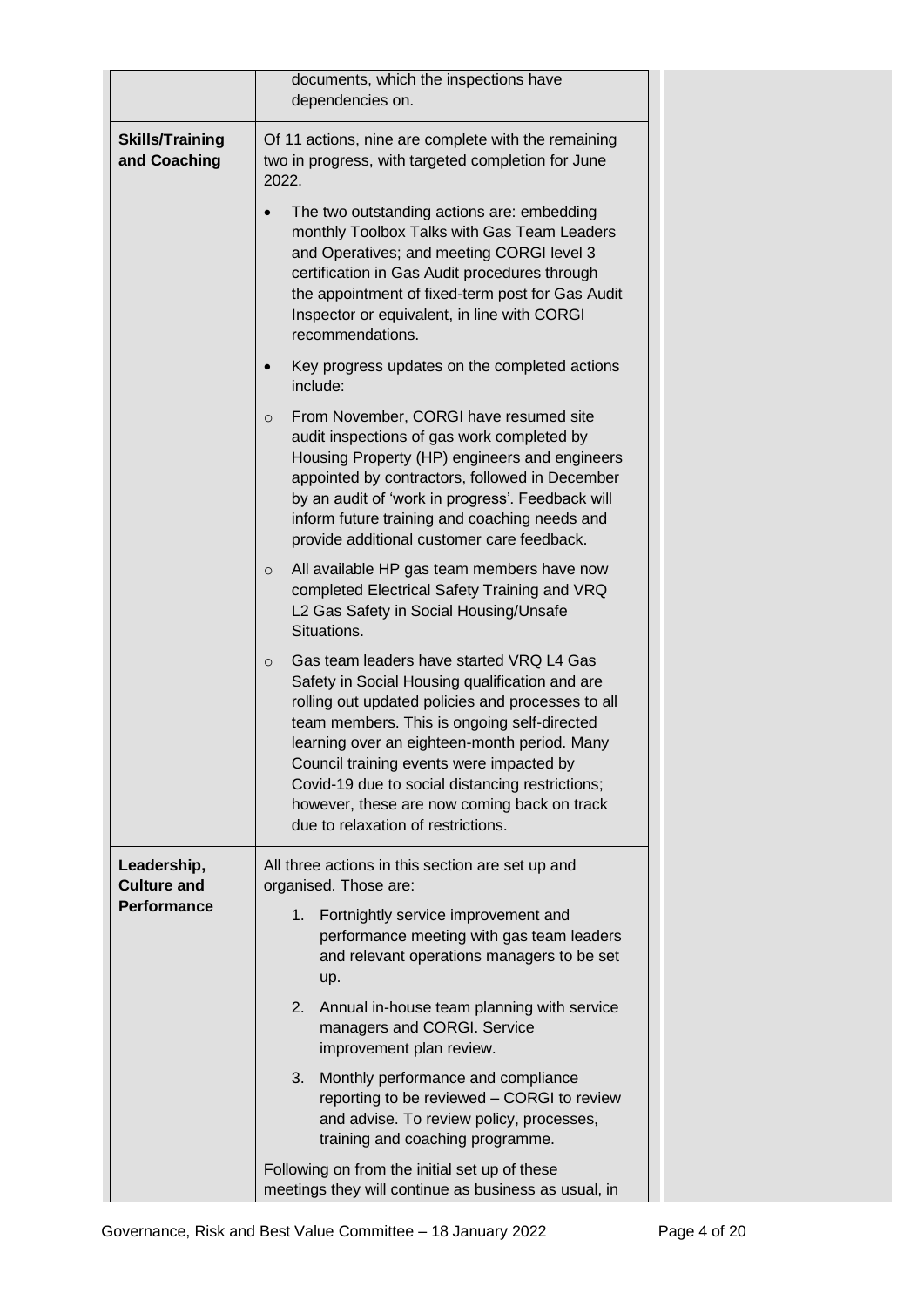|                                              | order to support increased compliance, training and<br>development, productivity and customer satisfaction                                                                                                                                                                                                                                                                                                                                                                                                                                            |
|----------------------------------------------|-------------------------------------------------------------------------------------------------------------------------------------------------------------------------------------------------------------------------------------------------------------------------------------------------------------------------------------------------------------------------------------------------------------------------------------------------------------------------------------------------------------------------------------------------------|
| <b>Health and</b><br>Safety/Life<br>and Limb | Both actions in this section are now completed for<br>Gas. Those are:<br>1. Continue recruitment process for health and<br>safety/life and limb specialist role with<br>HR/Corporate Health and Safety.<br>Completed - Manger is in post.<br>2.<br>Procurement of Risk Management<br>Consultants specialising in housing health<br>and safety/life and limb specialist role with<br>CH&S input. This action is complete for gas.<br>Other areas of procurement are currently in<br>progress (asbestos, fire safety, electrical<br>and water quality). |
| Ongoing<br><b>Service</b><br>Improvement     | All three actions in this section are set up and<br>organised. Those are:<br>1. Service Improvement Plan Review with<br>wider team. The current version of this was<br>reviewed in December 2021. Wider team<br>review to take place on completion of Gas<br>Service Improvement Plan.<br>2.<br>Quarterly Review of Service Improvement<br>Plan - upcoming meetings scheduled for<br>March 2022 and June 2022.<br>3.<br>Agree timescale and assessment plan for<br>Full CORGI Accreditation - Meeting in diary<br>with CORGI to review February 2022. |

City of Edinburgh Council - [2020/21 Annual Audit Report to the](https://democracy.edinburgh.gov.uk/ieListDocuments.aspx?CId=138&MId=6132&Ver=4)  [Council and the Controller of Audit](https://democracy.edinburgh.gov.uk/ieListDocuments.aspx?CId=138&MId=6132&Ver=4)

Rolling Actions Log – Action 13.2

It was requested at GRBV on 9 November 2021 that the Implementation of Best Value Assurance Review recommendations be reported to each meeting of GRBV under the Business Bulletin to monitor progress towards completion dates. Please see the details provided in the subsequent table.

#### [Hayley Barnett,](mailto:hayley.barnett@edinburgh.gov.uk)

Corporate Governance Manager, Legal and Assurance Division, Corporate Services **Directorate** 

Tel: 07768 838 031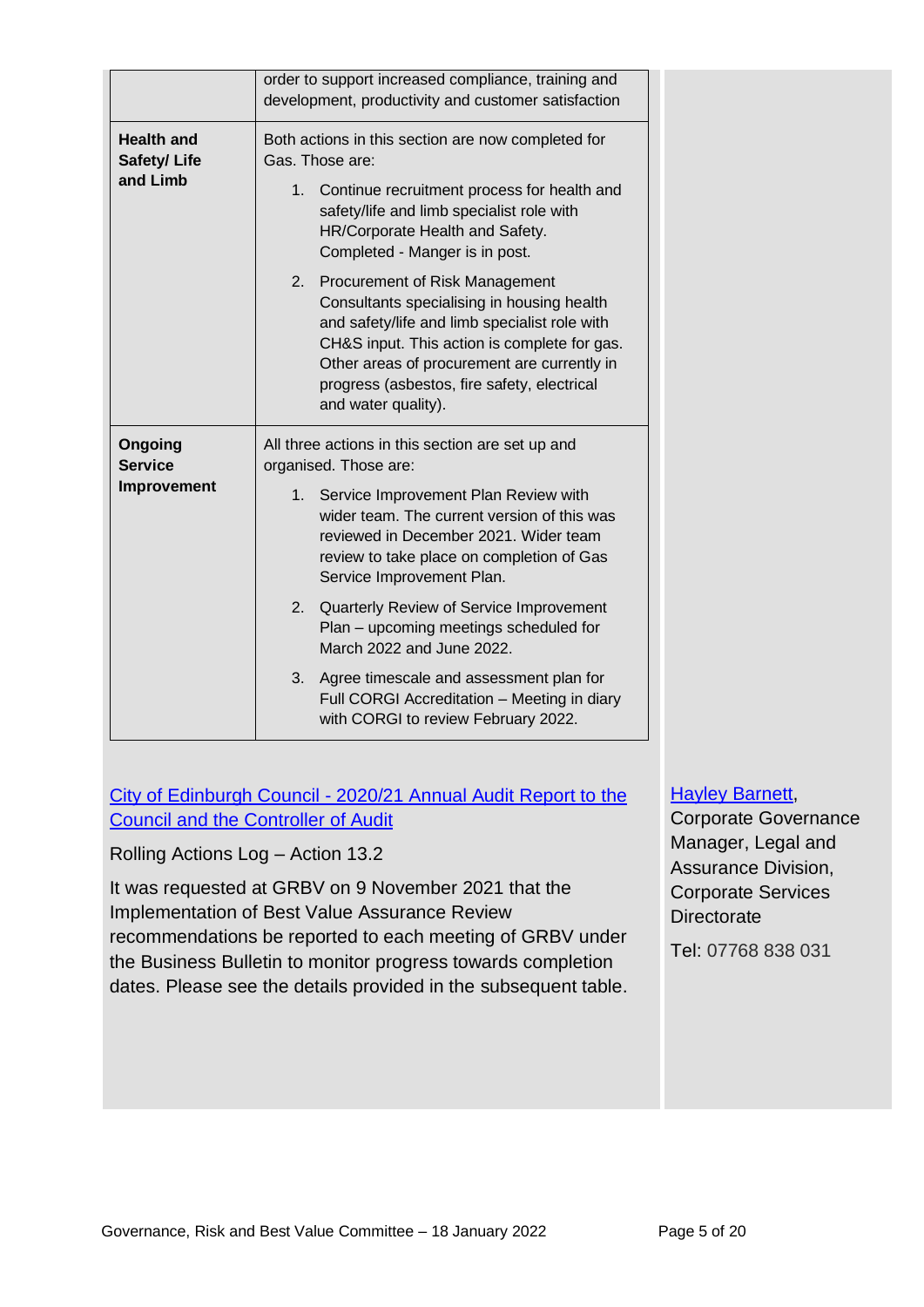## **Best Value Assurance Audit Status Update – January 2022**

#### **Recommendation**

**1(a) As part of its Adaptation and Renewal Programme, the council should quickly amalgamate its Business Plan and Change Strategy, to provide clearer priorities and direction for the council.**

#### **Status and progress to date**

On 27 January the Council published the draft three-year Council Business Plan: Our Future Council, Our Future City.

The draft Business Plan brings together 15 outcomes and accompanying actions for the next three years. It includes detail on working with our partners, our finances and the new planning and performance framework.

The Business Plans provides a strategic direction for the Council and will be supported by the updated the Council Budget and the refreshed People Strategy and underpinning Workforce Plan.

#### **Next steps and timescales**

The Business Plan and Budget were considered by the Finances and Resources committee on 2 February 2021 ahead of Council on 18 February. The draft Business Plan is a live document and will evolve in line with both council priorities and service delivery changes.

The People Strategy and Workforce Plan will be considered by the Policy and Sustainability Committee in April 2021.

#### **April Update**

The People Strategy and Workforce Plan are on the agenda for the Policy and Sustainability Committee's consideration.

#### **October Update**

The Council Business Plan is now a live document which colleagues are using across the Council to provide strategic direction for deliverables – replacing the previous Business Plan and Change Strategy.

It is readily available on both the Council's intranet and public pages alongside the People Strategy and Strategic Workforce Plan

We continue to meet with teams to talk them through the Business Plan and what it means for their team.

It remains a live document which we will update as required.

Our People Strategy 2021-2024, approved at Committee in April 2021, is an essential enabling strategy and approach to support the delivery of the Business Plan. This strategy is further underpinned by our Strategic Workforce Plan 2021-2024, which describes specific further actions we will take as an organisation to address the gaps between our current workforce and the future workforce during the same period. The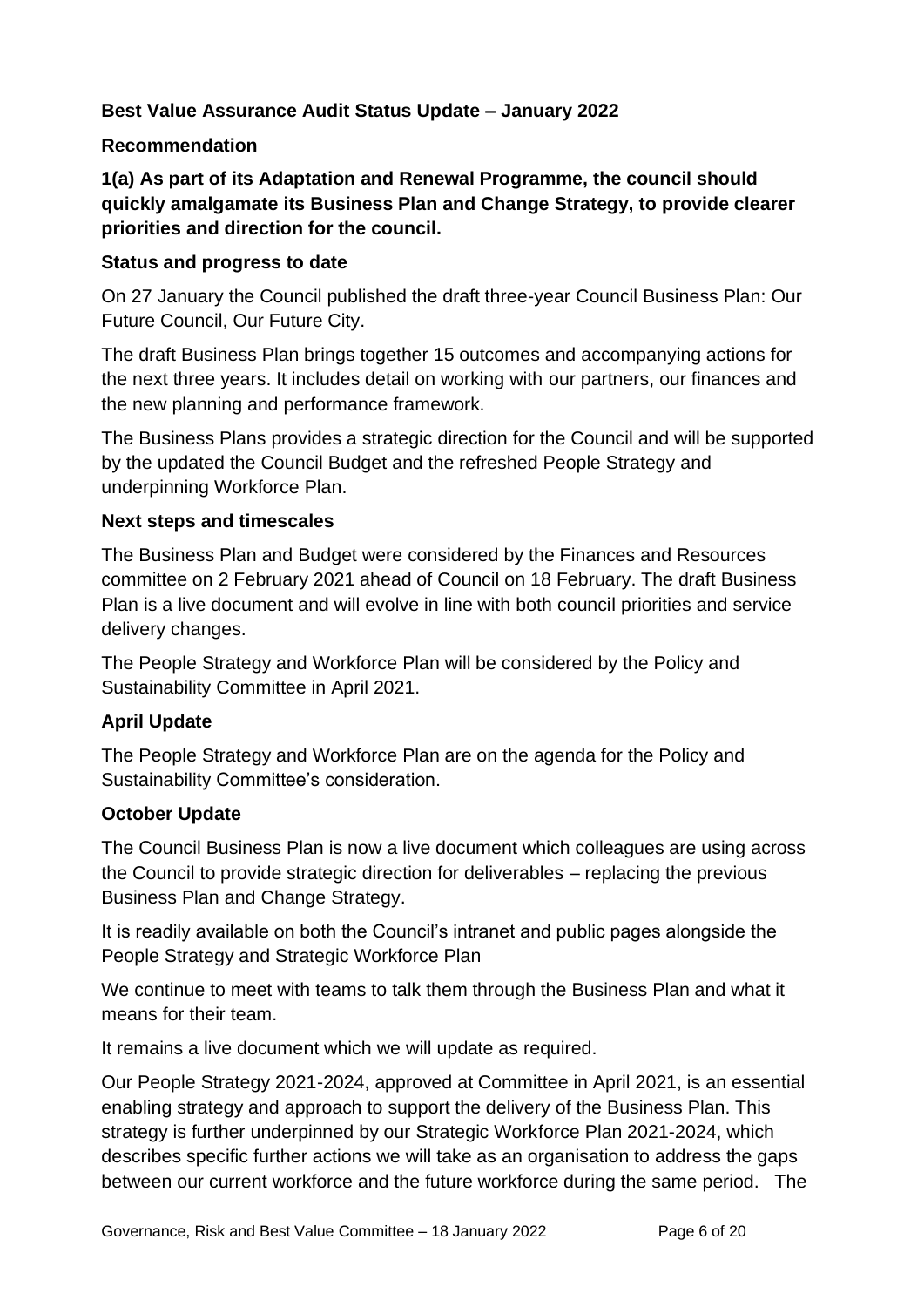commitments and outcomes from both have been built into a programme of work, which will be tracked, measured and reported on through; HR Leadership team; Corporate Leadership Team; Policy & Sustainability Committee and; Finance and Resources Committee.

## RECOMMENDED FOR CLOSURE

#### **December Update**

N/A

#### **January Update**

This action has been closed.

#### **Recommendation**

## **1(b) As part of its Adaptation and Renewal Programme, the council should prepare sustainable medium and long-term financial plans, and detailed workforce plans, to support its strategic priorities.**

## **Status and progress to date**

Given the announcement on 5 January 2021 that Edinburgh and all other mainland authorities in Scotland would be returning to arrangements akin to the March 2020 lockdown and the significant consequent increase in uncertainty and risk that any longer-term budget is based on incomplete information or flawed assumptions, the primary focus for 2021/22 activity has reflected the Council's statutory responsibility to set a balanced budget for the following year by 11 March. This shorter, one-year timeframe is consistent with both the UK and Scottish Governments and councils elsewhere in Scotland.

Once the financial position is clearer, a strategic long-term financial plan, guided by the overarching vision, principles and priorities set out within the Business Plan: Our Future Council, Our Future City will therefore be developed to maintain its financial sustainability.

The BVAR also noted findings in relation to the setting and subsequent implementation and delivery of the Council's revenue budget. These included continuing shortfalls in savings delivery (and consequent reliance on savings in non-service budgets), a lack of robustness in the implementation plans for some proposals and the potential for the Council's use of reserves to become unsustainable without decisive action.

In seeking to address these concerns, a number of further enhancements have been introduced into this year's process, including updated, detailed and consistently applied guidance for Finance professionals in assessing the rigour of accompanying savings implementation plans and more general earlier recognition, through discussion and agreement at Corporate Leadership Team, of the impact of underlying service pressures and savings shortfalls on the robustness of the budget framework. An indicative five-year planning timeframe has also been adopted.

In light of the COVID-related risks within the budget framework, it is also proposed to realign and reprioritise the Council's reserves with effect from 31 March 2021 as follows: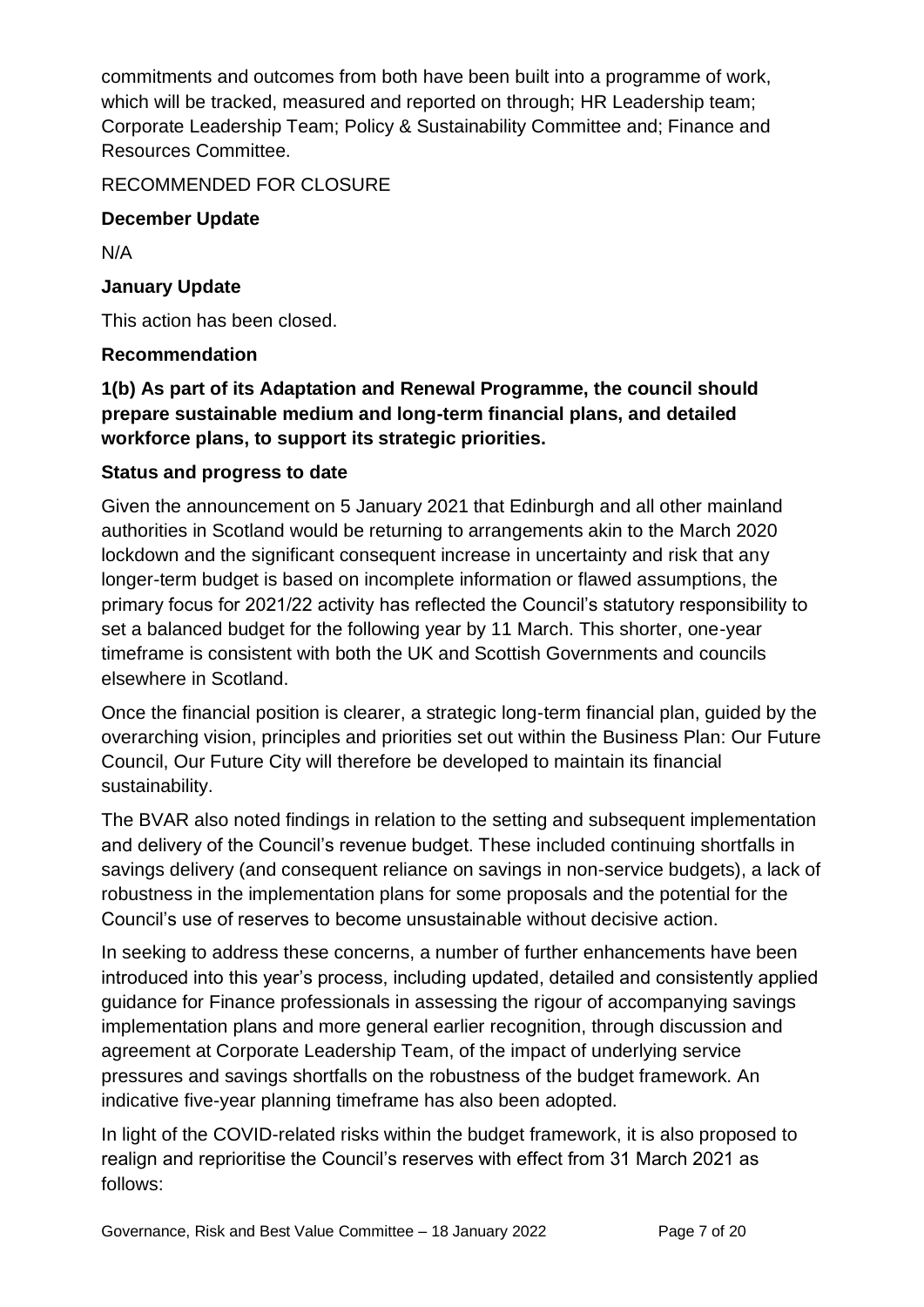- (i) an increased unallocated General Fund balance of £25m, equating to around 2.3% of the Council's net expenditure and being more in line with other authorities in Scotland;
- (ii) a series of ringfenced reserves maintained for statutory or specific policy reasons or to reflect timing differences between the receipt of income and its subsequent application, together totalling £55m;
- (iii) a workforce transformation reserve of £15m, less commitments incurred as part of the recent targeted staff release programme for senior managers, to facilitate organisational restructuring and deliver associated recurring efficiency savings; and

a COVID contingency reserve of £16m, acknowledging the continuing uncertainty of the recurring impacts of the pandemic on, in particular, income levels in key areas such as parking, commercial rentals and other fees and charges.

#### **Next steps and timescales**

Once the financial position is clearer, a strategic long-term financial plan, guided by the overarching vision, principles and priorities set out within the Business Plan: Our Future Council, Our Future City will therefore be developed to maintain its financial sustainability.

#### **April Update**

No further update at this stage.

#### **October Update**

The Council set a balanced one-year budget for 2021/22 on 18 February 2021, including a recurring additional £12m to recognise underlying service pressures and £18m to reflect the in-year expenditure and income impacts of the pandemic. The approved budget also reflected a re-assessment of the ability to deliver a number of previously approved savings in light of subsequent reprioritisation of activity to respond to the pandemic.

Following the receipt of significant additional grant funding after the budget was set, Council subsequently increased to £39m the provision for the in-year impacts of the pandemic, as well as increasing the corresponding level of provision in 2022/23.

Due in part to the anticipated recurring impacts of some of the in-year investment approval approved by members on 27 May, a residual funding gap of £10m is projected in 2022/23 but with a much larger savings requirement of at least £50m in 2023/24. Given this, members also approved the initiation by Autumn 2021 of a savings programme, rooted in the Council's Business Plan, to address the estimated funding gap. In view of the significant funding gap within the Sustainable Capital Budget Strategy from 2023/24, a further report on addressing this gap will also be brought to the Finance and Resources Committee in October 2021.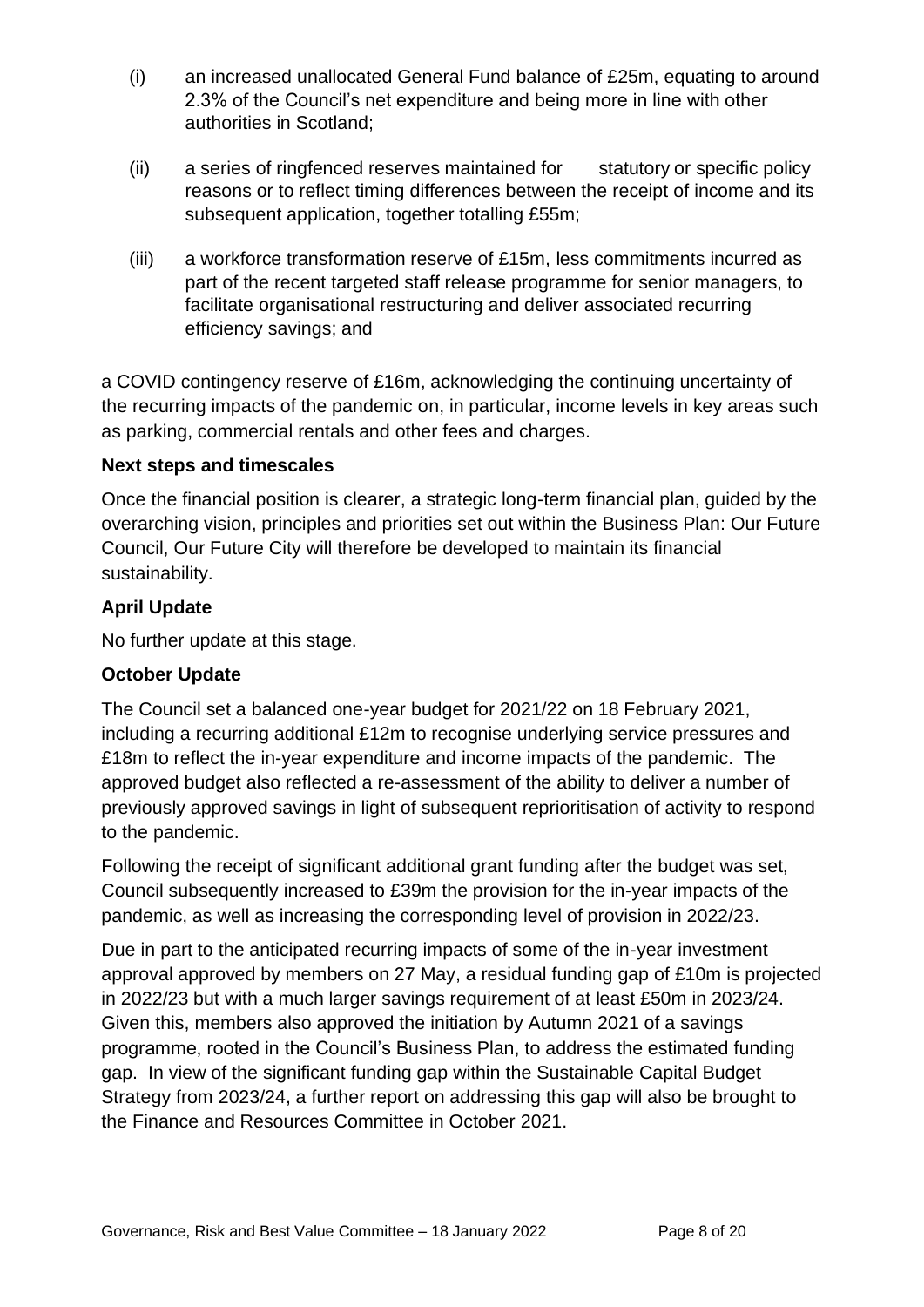## **December Update**

An update on the revenue budget framework, based on a five-year planning timeframe, was presented to the Finance and Resources Committee on 7 October 2021, highlighting a cumulative projected savings requirement of some £126m by 2026/27.

Recognising the lead-in time for the scale of change likely to be required to address this requirement, the report re-emphasised the need for early consideration and a corresponding comprehensive and sustainable savings plan, rooted in the Council's priorities as set out in the Business Plan, to be initiated by Autumn 2021 to address the projected funding gap in 2022/23 and, in particular, the significant shortfalls in subsequent years. A further update, showing a similar overall position, was then considered by the Finance and Resources Committee on 9 December and is included on today's GRBV agenda.

While the Local Government Finance Settlement announcement on 20 December will cover only one year, the provision by the Scottish Government of three-year high-level budgets in spring 2022 will assist in the development of a longer-term plan.

The Finance and Resources Committee meeting on 7 October also considered an update on the Council's Sustainable Capital Strategy. Following a review of the funding of the programme, the existing Capital Budget Strategy for 2022/32 was assessed to be broadly affordable, albeit with some required savings still to be identified. Delivery of this plan is, however, subject to the identification of corresponding savings to balance the revenue framework over the medium to longer term.

#### **January Update**

The implications of the Scottish Budget announcement on 9 December 2021 are being considered. An update can be provided immediately in advance of the meeting.

#### **Recommendation**

## **2) The council should implement a strategic approach to self-evaluation and continuous improvement. This should include better demonstrating how it responds to feedback and scrutiny findings.**

#### **Status and progress to date**

Continuous improvement is central to the Council's approach for an integrated planning and performance framework (see recommendation 4) aligned to the Council's new business plan.

This integrated framework is underpinned by the 'plan, do, check, review/act' model and methodology.

To ensure delivery of the draft business plan outcomes and service priorities we will introduce the development of annual service plans at all levels in the Council (from Directorate to Service Team level). Plans will be aligned to Key Performance Indicator (KPI) scorecards and underpinned by trend dashboards which will be monitored and actioned regularly.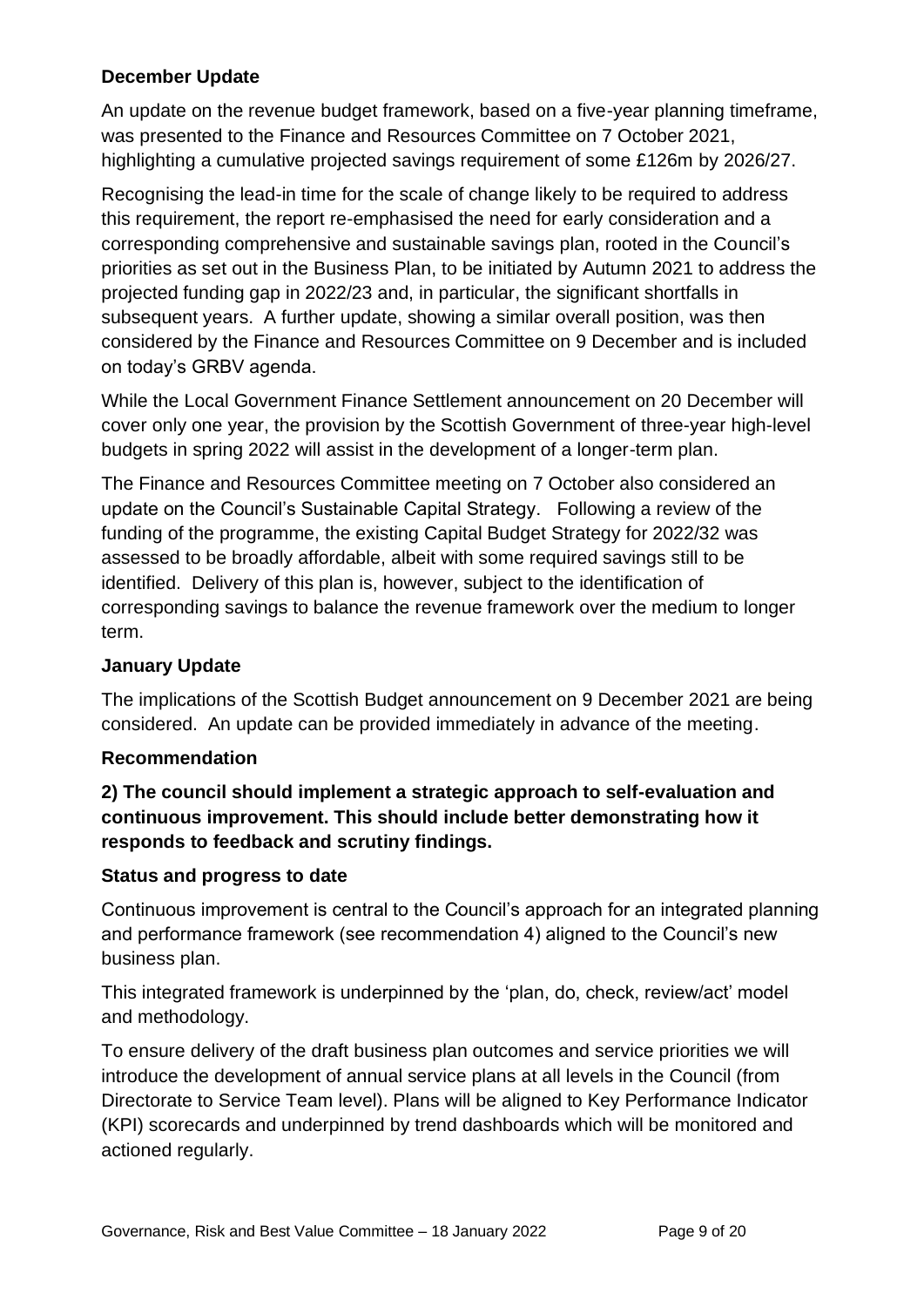Each year service teams will undertake a detailed review of their plans and associated performance to assess the progress we have made in delivering our outcomes and improving performance. This review will inform service planning for the next year which will ensure that continuous improvement is embedded at all levels.

To ensure effective scrutiny of our performance we will develop a regular cycle of performance reporting for Elected Members as well as the wider public.

We will also engage with the Improvement Service to look at the options open to the Council to implement a strategic approach to self-evaluation which will align to and enhance our integrated planning and performance framework.

## **Next steps and timescales**

A detailed report on the integrated planning and performance framework will be submitted to Policy and Sustainability in April 2021.

As part of developing the framework we will undertake early discussion with political groups to inform our approach.

## **April Update**

The Planning and Performance Framework is on the agenda for the Policy and Sustainability Committee's consideration.

Political Groups have all been offered discussions and a session with members of GRBV is planned.

## **October Update**

In June 2021, the Policy and Sustainability approved the new planning and performance framework for the Council Business Plan, including an initial suite of Key Performance Indicators (KPIs).

The integrated Planning and Performance framework is under pinned by the "plan, do, check, act/review" continuous improvement model.

The framework is now into implementation phase and a performance update will be considered as a separate report (Business Renewal) by the Policy and Sustainability.

## **December Update**

Annual plans at Directorate and Divisional level were completed and approved by CLT in October 2021.

A Performance update for the Business Plan KPIs and Measures has been developed and will go to P&S Committee on 30 November 2021.

A corporate level Action Tracker has been developed to monitor the Business Plan actions and discussed with CLT on 12 November 2021.

Between November 2021 and March 2022 the Action Trackers and Performance Scorecards and Dashboards will be developed at Directorate and Divisional level.

## **January Update**

Elected Members considered the Council Performance at the November Policy and Sustainability Committee in line with the new Planning and Performance framework.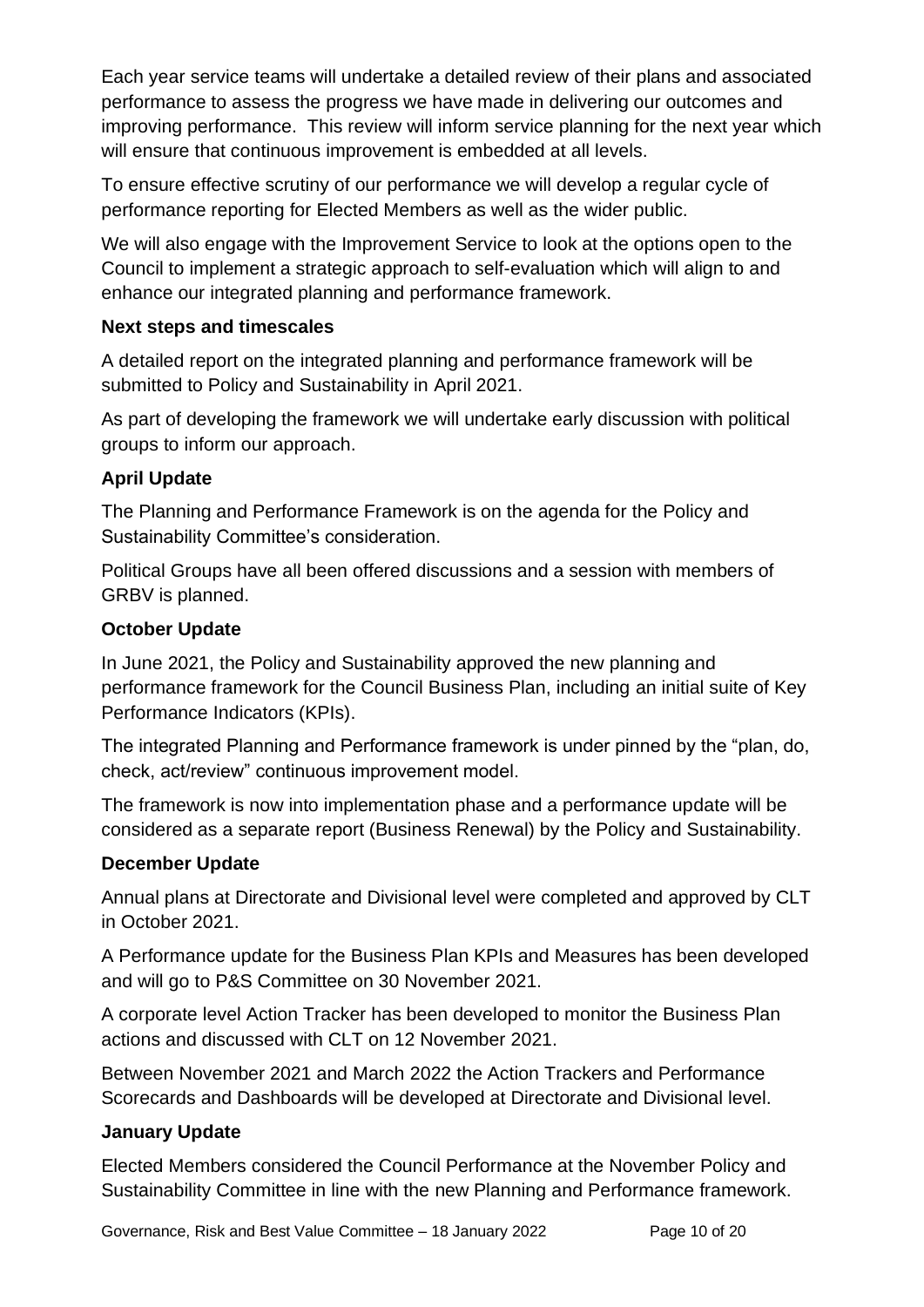An internal action tracker has now also been developed and discussed with CLT. This will govern business plan delivery and be considered by CLT every 6 months.

As set out in the previous update the team are now rolling out performance scorecards and dashboards at Directorate and Divisional level.

#### **Recommendation**

## **3) To help them carry out their best value responsibilities, elected members should take advantage of the learning and development opportunities provided by the council.**

#### **Status and progress to date**

To fully respond to this recommendation officers are proposing a short (end of March 2021), medium (2021/2022) and longer-term response (post local government 2022 election).

Short (end March 2021) – To ensure elected member learning and development meets statutory requirements, is continuous, relevant and of good quality officers will carry out an audit of all current training materials and communicate the current offering to members. All statutory and requested training will also continue.

Medium (2021/2022) – A training needs analysis will be carried out with elected members. This will be fundamental to identify any gaps in learning and development and help implement further training that is useful, relevant, developmental and will encourage and support participation. A key aspect of this will be to consider more online and virtual training to allow members to complete learning and development at a convenient time.

Long-term (post Local Government elections) - The training needs analysis will be a fundamental tool to support the induction and on-going training offering to new and returning members after the 2022 election. As in previous election years, a full 8-week induction programme will be offered to members. Building on this, there will then be a focus on continuous learning and development with members supported to take an active role in their development and monitor their participation in further training. This will allow training needs to be identified on an ongoing basis and training and development to be offered timeously.

#### **Next steps and timescales**

The Policy and Sustainability will be provided with an update on the progress of this recommendation at its next meeting in April 2021.

#### **April Update**

The short-term commitment to carry out an audit of all current training materials and communicate the current offering to members in complete. Members were emailed on 25 March 2021.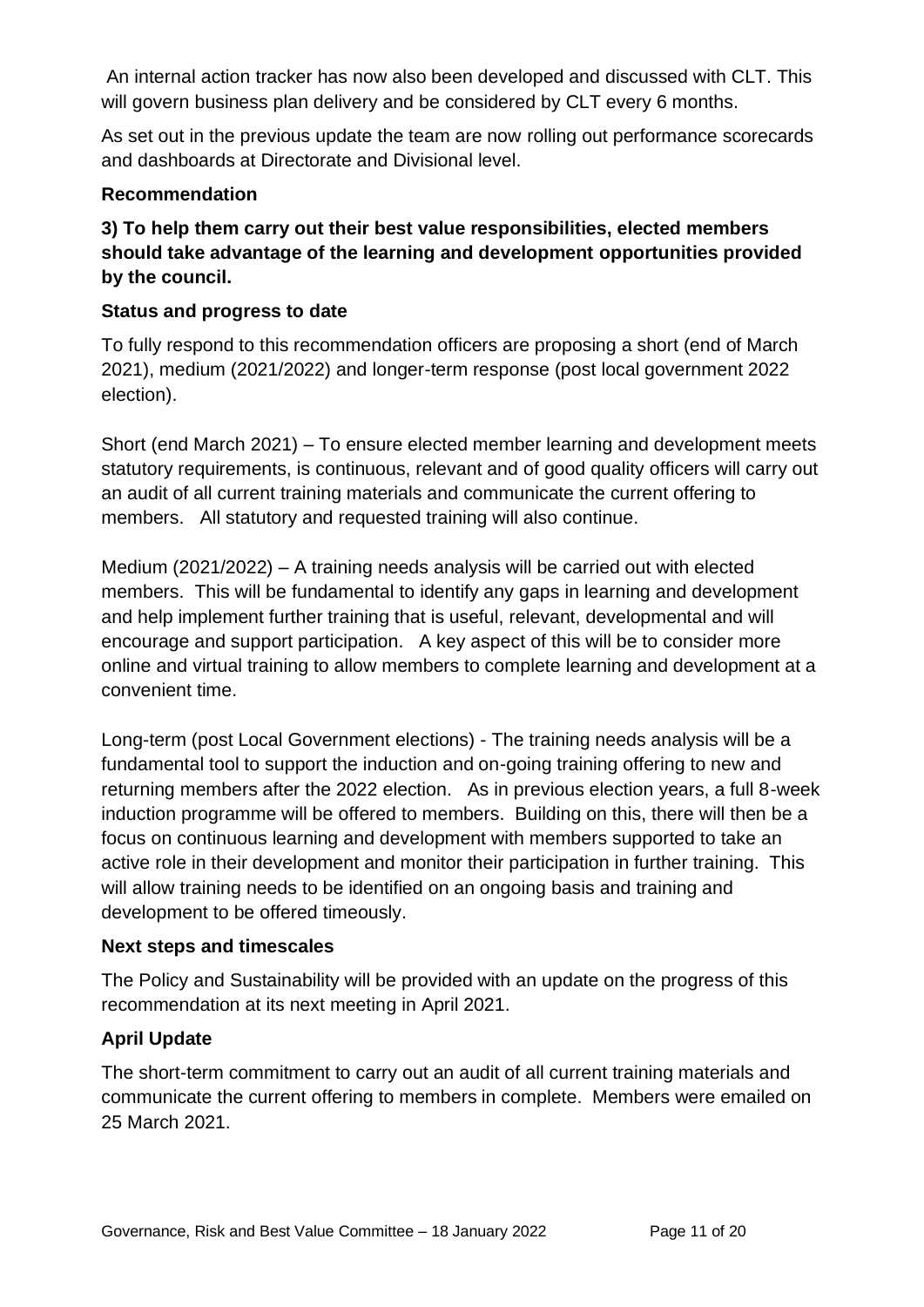## **October Update**

The medium-term and long-term commitments are currently at planning stage. Officers are currently developing a programme of workstreams - Council 2022 in preparation for the 2022 Local Government elections. (The Council's election team has responsibility to manage the delivery of the election, with separate project management arrangements for this in place).

A key strand of the project is to deliver a comprehensive induction and training programme for elected members. The training needs analysis (medium term commitment) is key to inform and support this programme.

### **December Update**

The medium-term training needs analysis has commenced with the GRBV Self Evaluation and Lessons Learnt exercise which took place on 12 October 2021. A key area considered was training and development. A report on this exercise will be considered by GRBV Committee in January 2022. This exercise will then be rolled out across all executive committees. An elected member survey and exit interviews with members standing down will also form part of the training needs analysis.

#### **January Update**

The GRBV Self Evaluation and Lessons Learnt report will be considered at this meeting.

Dates for the Executive Committee's Self Evaluation and Lessons Learnt sessions will be confirmed by the end of December 2021 and the structure of the elected member survey and exit interviews are being finalised for issue in January 2022.

#### **Recommendation**

## **4(a) The council should further improve its performance reporting by making better use of performance measures and targets, particularly to demonstrate the impact of improvement work.**

#### **Status and progress to date**

The Council's draft Business Plan includes a new strategy performance map which details the outcomes, actions and initial metrics.

Work is now underway to further develop the strategy performance map and we will be working with teams to agree annual plans and metrics. This is in advance of rolling out the new integrated planning and performance framework which will go live from May 2021, following the closure of the 2020 – 2021 annual performance report.

The new planning and performance framework will provide a clear link between our three- year business plan, key strategies, annual service plans and the underlying performance framework including benchmarking.

The framework will be underpinned by a cycle of 'plan, do, check and review and act' and will aim to drive a culture of continuous improvement (see recommendation 2). The business plan outcomes will be aligned to Specific, Measurable, Achievable and Relevant (SMART) performance indicators and milestones where appropriate, which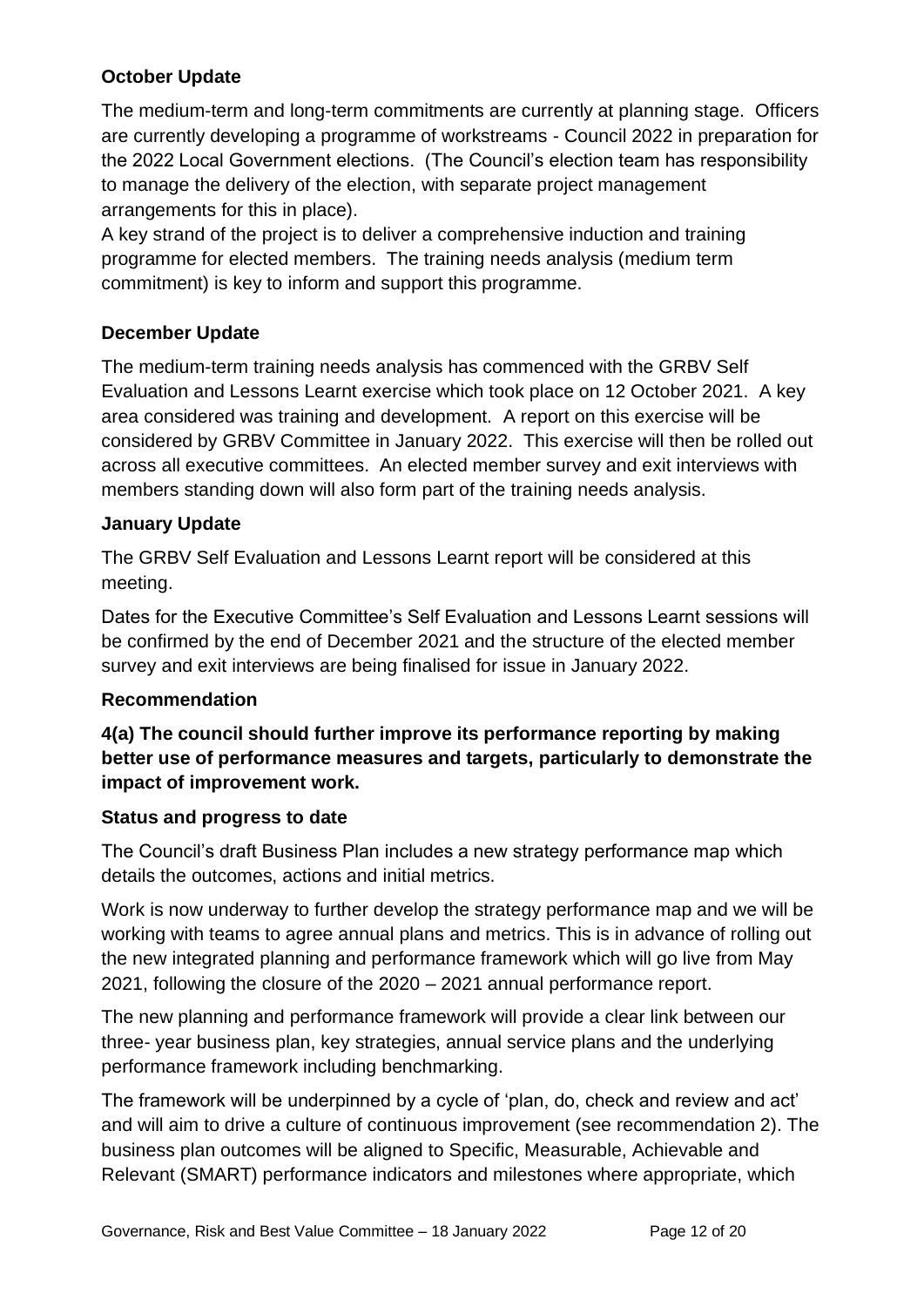will allow for open discussion and scrutiny of performance at organisational and service team levels, as well as with Elected Members and the wider public on a regular basis.

#### **Next steps and timescales**

A detailed report on the integrated planning and performance framework (PPF) will be submitted to Policy and Sustainability Committee in April 2021.

#### **April Update**

The Planning and Performance Framework is on the agenda for the Policy and Sustainability Committee's consideration.

#### **October Update**

In June 2021, the Policy and Sustainability approved the new planning and performance framework for the Council Business Plan, including an initial suite of Key Performance Indicators (KPIs) which are aligned to Specific, Measurable, Achievable and Relevant (SMART) performance indicators and milestones.

The framework is now into implementation phase. The next phase of this work will look to develop service plans and targets against each performance indicator or milestone.

A performance update will be considered as a separate report (Business Renewal) by the Policy and Sustainability.

#### **December Update**

Work is ongoing from the October update – see Section 2.

#### **January Update**

The substance of this update is in section 2.

#### **Recommendation**

## **4(b) The council should further improve its performance reporting by publishing easily accessible, up-to-date performance information on its website.**

#### **October Update**

Officers are working to improve the performance reporting available to the Public via the Council website. Key improvements have focused on the layout and format of our reporting to ensure that publications are both accessible and timely.

Along with publishing all committee performance reports (noted above in 4a), we will further enhance our public information by developing a suite of core measures to be published on a quarterly basis.

In addition, we will be developing a data section to give a wider perspective on city data, for example, Edinburgh by Numbers.

#### **December Update**

The work identified in the October update is on-going.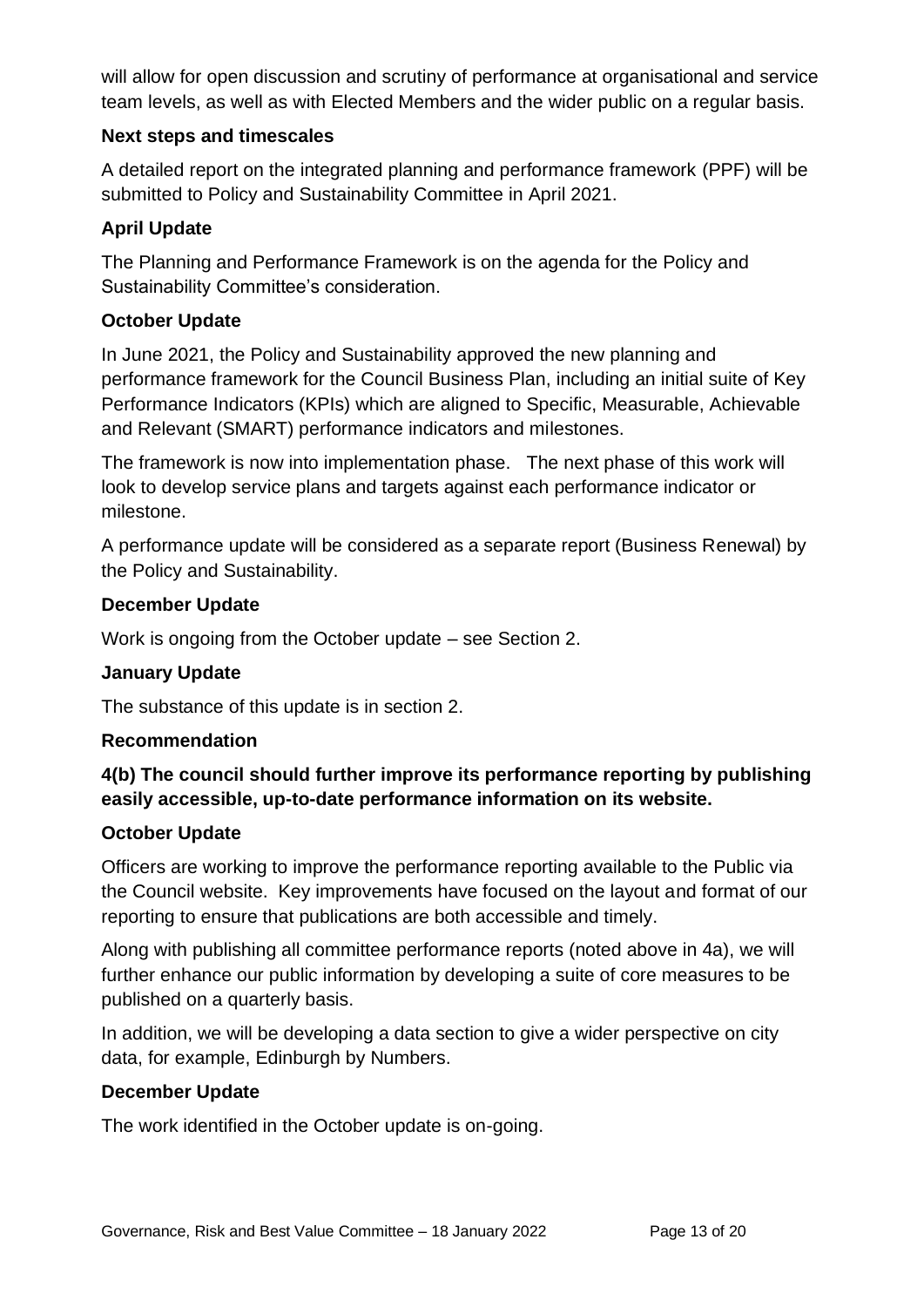## **January Update**

The work identified in the October update continues to be-ongoing. In particular work has begun on the next version of Edinburgh by numbers.

## **Recommendation**

**5(a) In order to make community engagement an integral part of service improvement and delivery, the council should embed the lessons from effective community engagement activity and clearly communicate the results of, and the council's response to, community consultation.**

## **Status and progress to date**

Officers have developed a new Consultation and Engagement policy to formally embed the principles of high-quality engagement and consultation into the way we work. The intention was to bring this to committee in spring 2020 but consideration was delayed due to the impact of the pandemic.

The Council is also developing a Consultation Advisory Panel of expertly trained council officers who will evaluate proposed significant consultations and make recommendations to the Corporate Leadership Team. This group will be established in line with the implementation of the new Consultation and Engagement policy and will be chaired by senior managers on a rotating basis. This will ensure a high quality and coordinated approach to community consultation and engagement.

The Consultation Advisory Panel will ensure that planning for consultation and engagement takes account of and commits to the public reporting of how citizens' views have shaped the decisions of the Council. This approach will be implemented following Council agreement of the Consultation and Empowerment policy and will be reflected as part of the Business Plan annual performance report.

The Council is considering its approach to empowering communities and the relationship with community councils with partners in the city, under the auspices of the Edinburgh Partnership. This is being taken forward by a working group (see 6a below). This allows the Council to consider its approach in the round and as part of a comprehensive suite of reforms for community planning and community empowerment.

#### **Next steps and timescales**

The Consultation and Engagement policy will now be brought to the Policy and Sustainability Committee for consideration at its next meeting in April 2021.

Following agreement of the Policy, a series of officer and elected member briefings on effective community consultation and engagement will be delivered in May 2021.

Further consideration of how the wider skills and capacity of the organisation can be enhanced will be addressed as part of the Council's People Strategy and workforce plans. This will be considered by the Policy and Sustainability Committee at it's April meeting.

## **April Update**

The Consultation and Engagement policy is on the agenda for the Policy and Sustainability Committee's consideration.

Governance, Risk and Best Value Committee – 18 January 2022 Page 14 of 20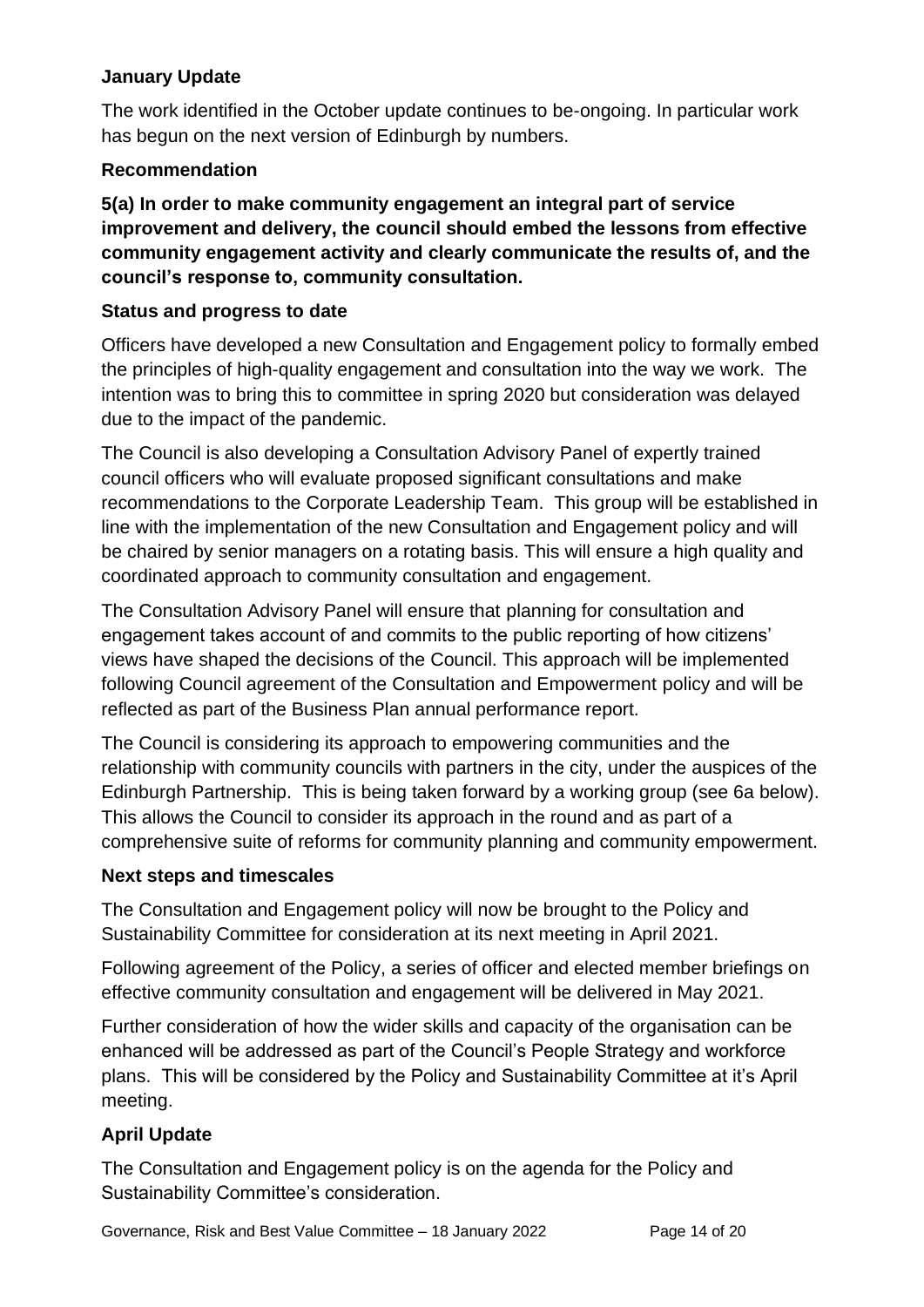The People Strategy and workforce plans are on the agenda for the Policy and Sustainability Committee's consideration.

#### **October Update**

The Consultation Policy was approved at Policy and Sustainability Committee in April and came into effect from August 2021.

The Consultation Advisory Panel has met successfully to review high-assessed consultation proposals. The first CAP report has been considered and approved by CLT.

The process is under continuous review to ensure its effectiveness, this includes involvement of colleagues from Internal Audit.

The Consultation Hub cannot now be accessed without records of self-assessment being reviewed by the Insight Team.

Briefings have been provided to all consultation and engagement hub users and are currently being delivered to convenors and vice-convenors of committees.

Directorate/Divisional briefings are being provided on request.

A 3-year training programme has been developed to upskill colleagues and elected members on consultation practice and funding has been agreed for year one.

Year one focuses on training for key users and colleagues providing central support for consultation.

Funding has been agreed for a new team to drive community and voluntary sector engagement in the development of major new change projects – 20-minute Neighbourhoods and Poverty Prevention.

In Autumn 2020 the Council supported the launch of End Poverty Edinburgh, a new group established to ensure the voices of people with lived experience of poverty are heard in the development of policy and actions in the city.

The group is actively engaging with elected members and senior officers in development of new approaches to end poverty in the city.

#### **December Update**

Recruitment is underway to support community and voluntary sector engagement on the emerging 20-Minute Neighbourhood and Poverty Prevention projects.

In addition, as part of a Senior Leadership Review in the Place directorate, it is proposed to create a Community Empowerment team to work with community and voluntary sector groups on an on-going basis.

#### **January Update**

No further update this stage.

#### **Recommendation**

**5(b) In order to make community engagement an integral part of service improvement and delivery, the council should support community groups to complete asset transfers.**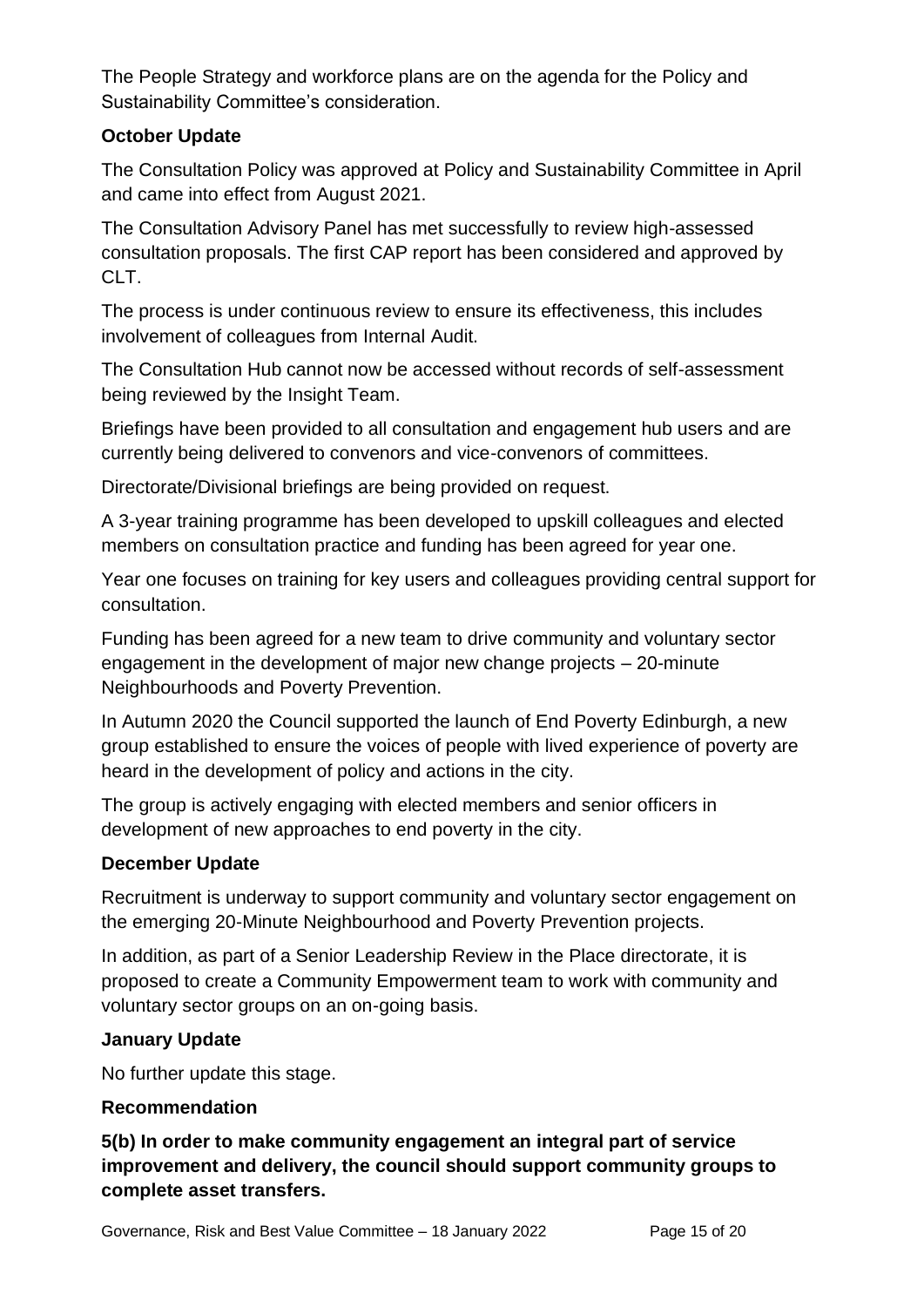#### **Status and progress to date**

Community Asset Transfer (CAT) is an important element of the Council's approach to Community Empowerment. The Council has a well-established CAT Policy and provides advice and guidance to community organisations at all stages of the process to enable them to present the best possible case for an asset transfer. Prior to formal asset transfer requests being submitted, officers score the draft submissions following the CAT policy scoring matrix and works with the community to improve their business case so that it is as strong and robust as possible in terms of finance, operation, community consultation and governance. The Council has recently seen evidence of a greater number of Community Asset Transfer requests which it has supported and the number of approved requests has risen during the last 12 months.

#### **Next steps and timescales**

As a part of the Draft Council Business Plan, the opportunity for greater use of Community Asset Transfer will be considered as a part of the Council's proposed approach to '20-minute neighbourhoods' and enable greater community resilience and empowerment in the future.

#### **April Update**

No further update at this stage.

#### **October Update**

Since the publication of the Best Value Report in November 2020, considerable progress has been made with Community Asset Transfers and a further three transfers have been concluded, bringing the total number of completed transfers to four since the introduction of the Community Empowerment (Scotland) Act 2015.

In addition, a further four transfers have been agreed to by the Council and legal work is ongoing to bring them to a successful conclusion.

There continues to be interest from community groups in pursuing transfers with four groups preparing detailed business plans for consideration and seven expressions of interest received that are currently being processed. We continue to receive initial enquiries on a regular basis, with 28 considered over the last reporting year.

The Council's 20 Minute Neighbourhood strategy was approved by Committee in June 2021.

Early implementation of the strategy is being progressed in Corstorphine and Portobello and will include a review of current and future opportunities for Community Asset Transfers to see where further support for CAT applications and community empowerment can be progressed. Early work is underway in Corstorphine and Portobello.

#### **December Update**

No further update at this stage.

#### **January Update**

No further update at this stage.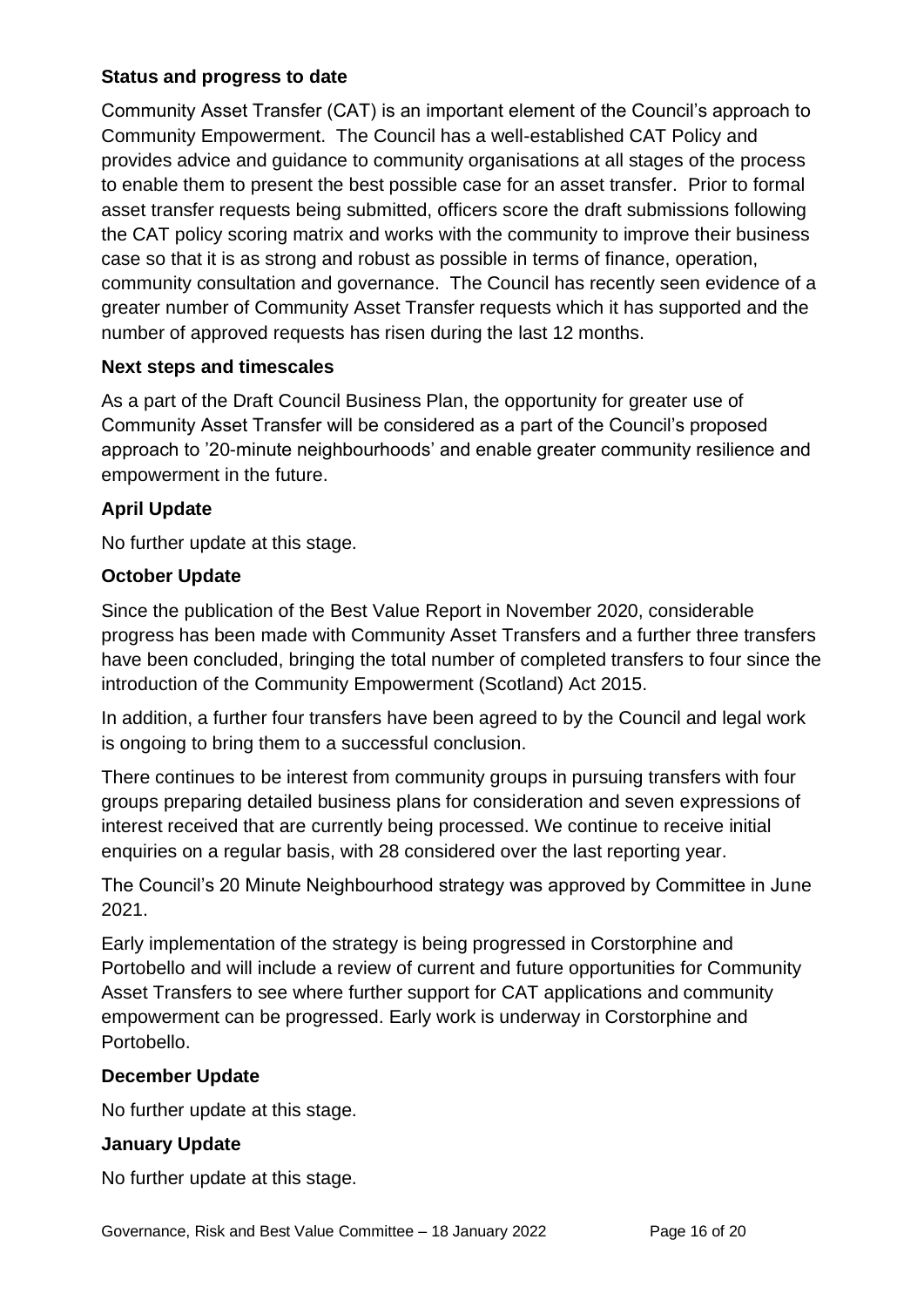#### **Recommendation**

**6(a) The council should work with the Edinburgh Partnership Board to implement its new governance arrangements, effectively involve community representatives and deliver improved outcomes for communities.**

#### **Status and progress to date**

Work to progress this recommendation will be taken forward in two parts;

- i) as a Community Planning Partnership looking at effective partnership working, and,
- ii) as a Council in support of community capacity and local empowerment.

#### The Edinburgh Partnership

Following a meeting of the Edinburgh Partnership Board on 15 December 2020, a working group of key partners led by the Council's Executive Director of Place was established to consider the Accounts Commission's recommendations and formulate a partnership response. Initial work has been carried out, with the group identifying key thematic areas for improvement covering governance to deliver outcomes, performance and community engagement. Work is now underway to develop a detailed proposed improvement actions under each of these themes. This will be presented to the Edinburgh Partnership Board in March 2021 for agreement.

The Edinburgh Partnership Board has also committed to developing a Community Empowerment Plan and a draft report is due for consideration by the Board in June 2021.

#### The Council

The Council Business Plan has clearly articulated how the Council's priorities and key strategic programmes of work align with the Community Planning Partnership priorities (LOIP) and, in response to committee agreement to give further consideration of genuine local community empowerment, the Council is carrying out a review of the Localities teams.

This will address how the Council improves its approach and capacity to effectively involve community representatives in local outcome plans and the work of the Edinburgh Partnership. This review is due to be complete by April 2021.

#### **Next steps and timescales**

The Policy and Sustainability Committee will be updated on the outcome of Edinburgh Partnership working groups findings at its next meeting in April 2021 and on the Community Empowerment Plan in August 2021.

An update on the Localities Review will also be provided in April 2021.

#### **April Update**

The outcome of the Edinburgh Partnership Working Group's findings is on the agenda for the Policy and Sustainability Committee's consideration.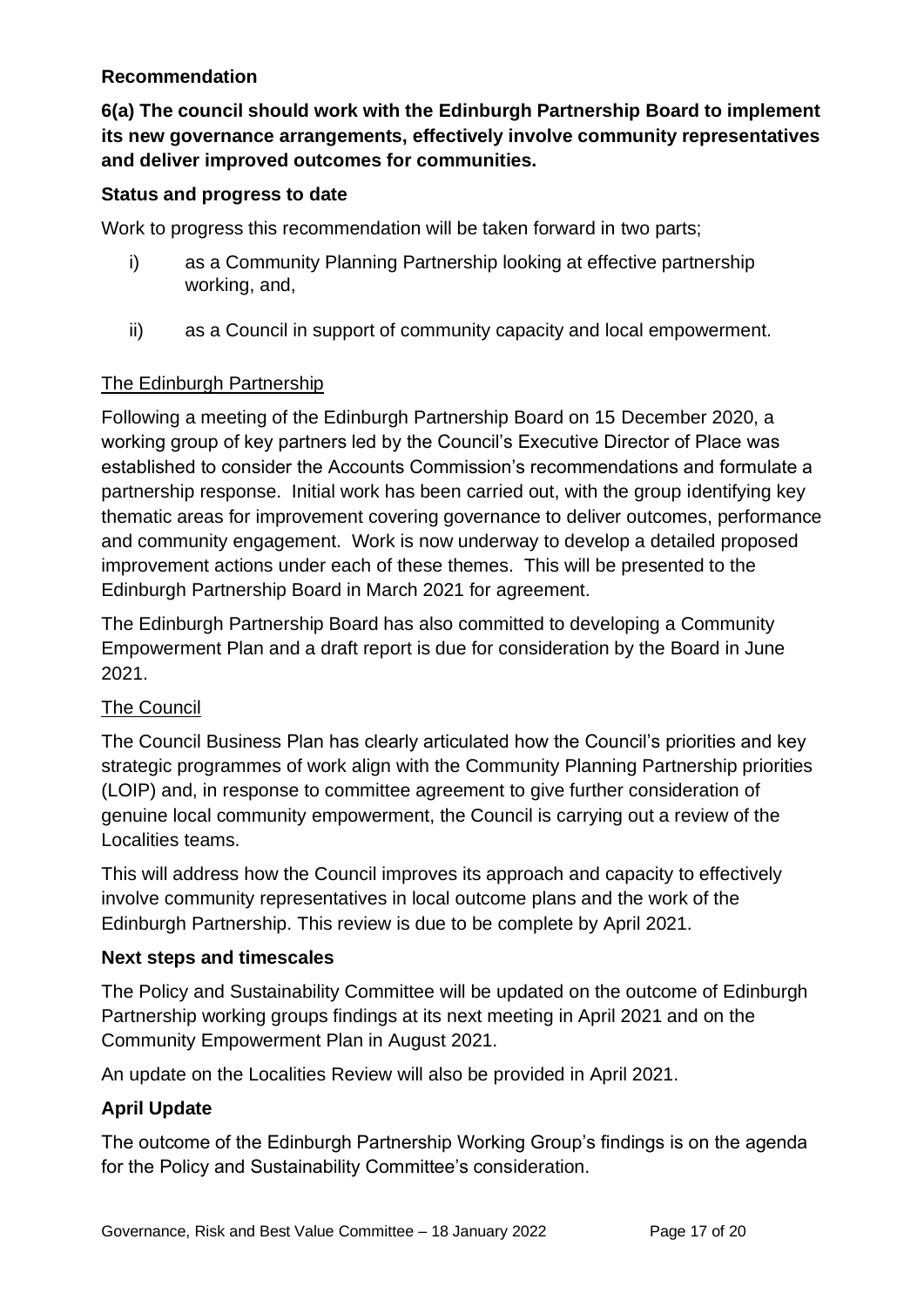An update on the Localities Review is on the agenda for the Policy and Sustainability Committee's consideration.

## **October Update**

Progress on delivering the BV improvement Plan is being reported to the Edinburgh Partnership Board (EPB) in September.

Thereafter, key actions will be included in the LOIP Delivery Plan – also being reported on at the EPB.

The development of the 3rd LOIP theme – A good place to live, has been led by Public Health and has been informed by 2 key 'Joining the dots' workshops. These involve the participation of a range of partners across the city.

A 3rd workshop is planned for October with a focus on project development – in particular for the two 20-minute neighbourhoods (Wester Hailes and Liberton/Gilmerton) identified as shared partnership delivery priorities.

A short life joint working group has been established with the Edinburgh Association of Community Councils (EACC) to focus on how community councils can be better enabled to deliver their statutory functions and to improve the working relationship with the Council.

The BV Improvement Plan identifies a number of actions to strengthen community empowerment in the city. Included within this is the finalisation of an Empowerment Plan, work on which began pre-pandemic. Work on this has now been resumed with a meeting arranged with partners to review the work to date and to agree, based on the revised city context, a refreshed project delivery plan.

As part of the Council's approach to change management, engagement is underway with Senior Leaders within the Council on the creation of a team to lead Community Empowerment on behalf of the Council.

## **December Update**

The Edinburgh Partnership noted progress on the BV improvement plan at its meeting in September 21. It agreed to mainstream the improvement actions from this point forward with further progress being subject to standalone reporting of as part of the annual reporting of the LOIP.

The proposed 3rd workshop has been held and initial actions identified for inclusion in the LOIP Delivery Plan.

A group comprising CEC Senior Officers and EACC members has met twice and produced an improvement plan. This focusses on improving working between the Council and CCs. Further work is required to widen the discussion to Edinburgh Partnership members and a first stage report on this will be presented to the December 21 Board meeting.

The partner group has met and produced a draft strategy which will now be subject to engagement. The first session is planned with public, voluntary and community representatives in November 21. This will be followed by a period of engagement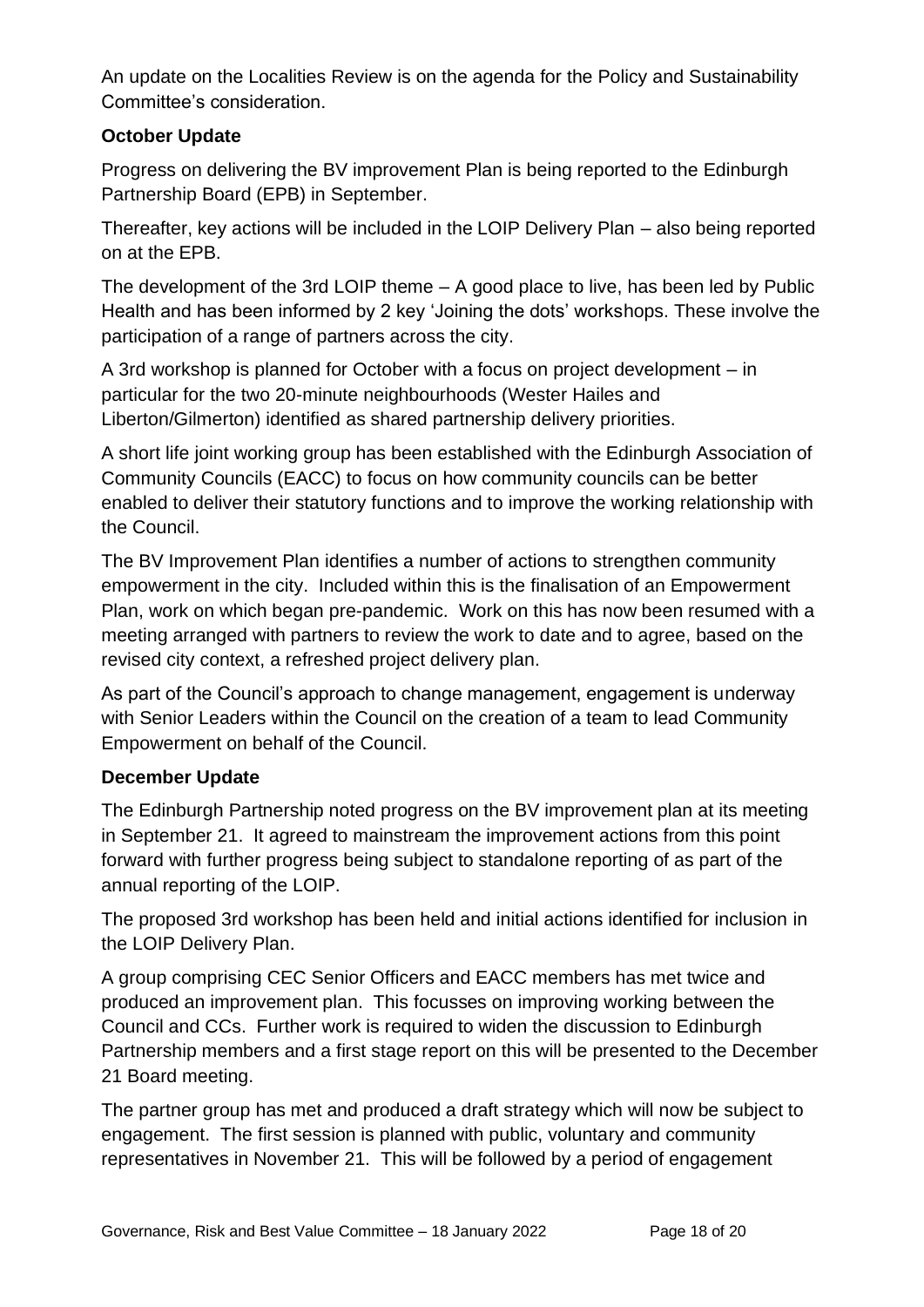during December 21 and January 22. It is anticipated that the draft strategy will be presented to the Board in March 22.

The senior leadership element of the Place review is underway. It is anticipated that this will be complete by 2022 with the resource for the Community Empowerment Team being considered thereafter.

#### **January Update**

The Edinburgh Partnership Board considered a report on the development of a collaborative framework with community councils at its meeting on 15 December 20211. The Board noted the progress and agreed to hold a meeting between the Edinburgh Association of Community Councils and partner organisations in January 2022. The outcome of these discussions will be reported to the Board at its meeting in March 2022.

A report on the Council's framework for collaborative working with community councils is scheduled to be considered by the Culture and Communities Committee on 1 February 2022. This report responds to the motion at the Governance, Risk and Best Value Committee on 9 November 2021 calling for details of the current arrangements, funding and how this links into wider community planning responsibilities and any actions for improvement.

#### **Recommendation**

**6(b) The council should work with the Edinburgh Partnership Board to produce progress reports with clear targets, accountable leads and links between the actions taken and the impact on performance.**

#### **Status and progress to date**

Officers are working with community planning partners to agree clear performance measures and reporting framework. A draft is due to be considered by the Edinburgh Partnership Board in June to allow for any changes resulting from the Best Value working group (detailed under 6a) recommendations to be reflected and to align with the Council's new integrated planning and performance framework (due for implementation in May 2021)

#### **Next steps and timescales**

The Policy and Sustainability Committee will be updated on the outcome of this work at its following meeting August 2021.

#### **April Update**

The work on performance measures and reporting framework is progressing. An update will be provided in August 2021.

#### **October Update**

The new LOIP Delivery Plan with corresponding performance measures is on the EPB agenda for consideration in September 21.